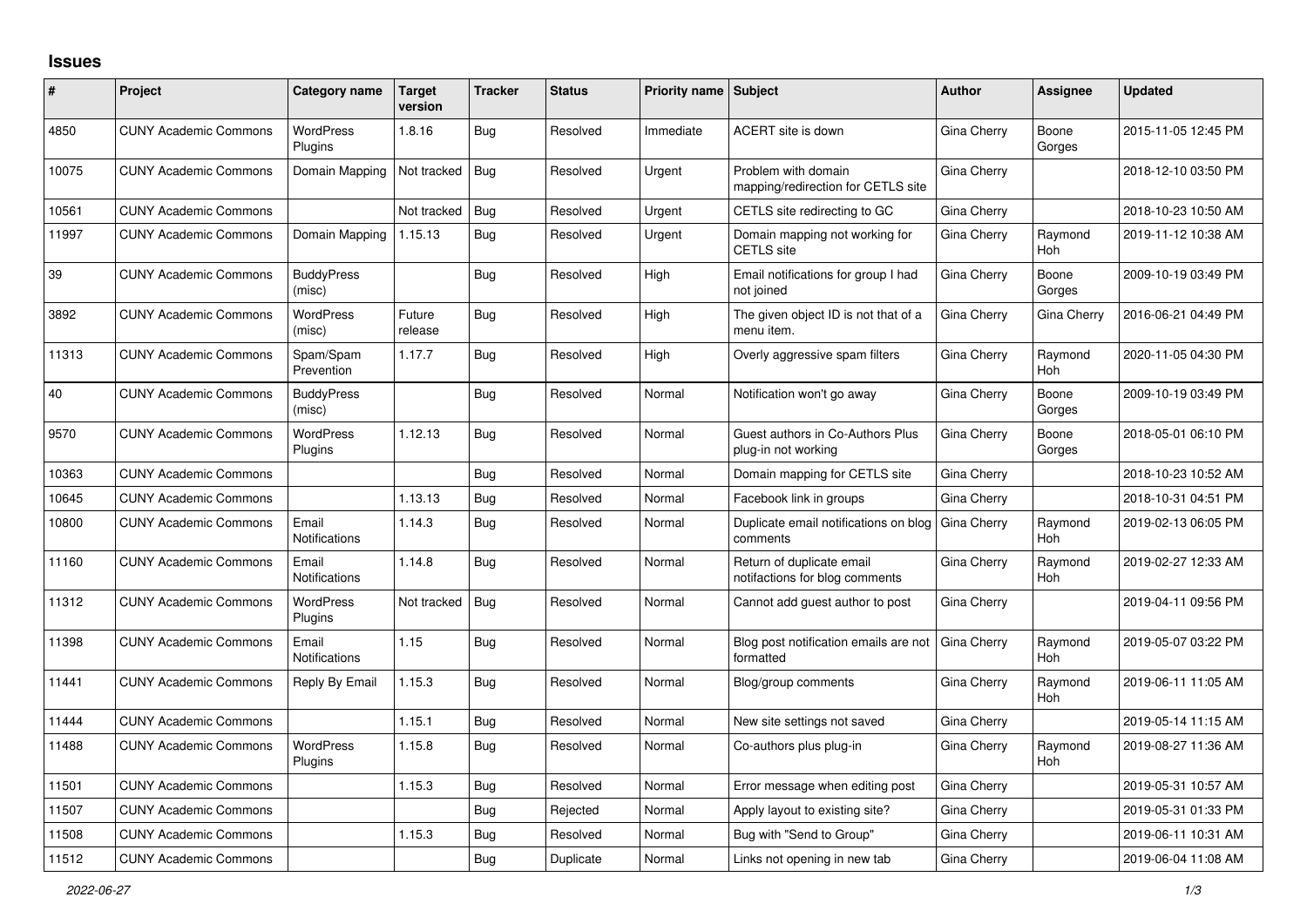| #     | Project                      | Category name                     | <b>Target</b><br>version | <b>Tracker</b> | <b>Status</b> | <b>Priority name Subject</b> |                                                             | <b>Author</b>      | Assignee              | <b>Updated</b>      |
|-------|------------------------------|-----------------------------------|--------------------------|----------------|---------------|------------------------------|-------------------------------------------------------------|--------------------|-----------------------|---------------------|
| 11513 | <b>CUNY Academic Commons</b> | Email<br><b>Notifications</b>     | 1.15.4                   | Bug            | Resolved      | Normal                       | Extra group notification                                    | Gina Cherry        | Raymond<br>Hoh        | 2019-06-25 04:22 PM |
| 11518 | <b>CUNY Academic Commons</b> |                                   | Not tracked              | <b>Bug</b>     | Resolved      | Normal                       | Question about group events                                 | Gina Cherry        |                       | 2019-06-04 02:14 PM |
| 11582 | <b>CUNY Academic Commons</b> |                                   |                          | Bug            | Rejected      | Normal                       | Site privacy options                                        | Gina Cherry        |                       | 2019-06-20 11:26 AM |
| 11649 | <b>CUNY Academic Commons</b> | WordPress<br>Plugins              | 2.0.2                    | <b>Bug</b>     | In Progress   | Normal                       | CC license displayed on every page                          | Gina Cherry        | Raymond<br>Hoh        | 2022-06-14 11:36 AM |
| 11927 | <b>CUNY Academic Commons</b> |                                   | 1.15.11                  | Bug            | Resolved      | Normal                       | WP editor backups                                           | Gina Cherry        |                       | 2019-10-08 11:22 AM |
| 12003 | <b>CUNY Academic Commons</b> |                                   | 1.15.13                  | Bug            | Resolved      | Normal                       | <b>Editing events using Events</b><br>Manager plugin        | Gina Cherry        |                       | 2019-10-22 04:39 PM |
| 12030 | <b>CUNY Academic Commons</b> |                                   | Not tracked              | Bug            | Resolved      | Normal                       | Issue with scheduled publishing                             | Gina Cherry        |                       | 2020-02-11 04:47 PM |
| 12036 | <b>CUNY Academic Commons</b> | Email<br>Notifications            |                          | <b>Bug</b>     | Resolved      | Normal                       | Blog post notification not sent to<br>group                 | Gina Cherry        |                       | 2019-11-04 11:36 AM |
| 13704 | <b>CUNY Academic Commons</b> |                                   |                          | <b>Bug</b>     | Rejected      | Normal                       | Site logo not updating                                      | Gina Cherry        |                       | 2021-02-23 10:46 AM |
| 13969 | <b>CUNY Academic Commons</b> | Server                            | Not tracked              | Bug            | Resolved      | Normal                       | Problems accessing the Commons                              | Gina Cherry        |                       | 2021-02-11 03:10 PM |
| 14841 | <b>CUNY Academic Commons</b> | WordPress<br>Plugins              | 1.18.20                  | Bug            | Resolved      | Normal                       | Issue with Co-Authors Plus in the<br><b>Customizr theme</b> | Gina Cherry        | Raymond<br><b>Hoh</b> | 2021-10-07 08:14 PM |
| 14848 | <b>CUNY Academic Commons</b> | WordPress<br>Plugins              | 1.18.21                  | <b>Bug</b>     | Resolved      | Normal                       | Bug with Gravity Forms/Commons<br>interaction               | Gina Cherry        | Raymond<br><b>Hoh</b> | 2021-10-13 06:51 PM |
| 15094 | <b>CUNY Academic Commons</b> | Group Invitations                 | 2.0.0                    | Bug            | Resolved      | Normal                       | Group admins added to site as<br>authors, not admins        | Gina Cherry        | Boone<br>Gorges       | 2022-05-26 11:36 AM |
| 15203 | <b>CUNY Academic Commons</b> |                                   | Not tracked              | <b>Bug</b>     | Resolved      | Normal                       | Comments no longer working                                  | Gina Cherry        |                       | 2022-01-19 03:41 PM |
| 3669  | <b>CUNY Academic Commons</b> | <b>WordPress</b><br>Plugins       | 1.7.4                    | Feature        | Resolved      | Normal                       | Plug-in request: Collapse-o-matic                           | Gina Cherry        | Boone<br>Gorges       | 2014-11-21 11:14 AM |
| 3976  | <b>CUNY Academic Commons</b> | Email<br><b>Notifications</b>     | 1.7.18                   | Feature        | Resolved      | Normal                       | Emails to blog subscribers should<br>be sent in HTML        | Gina Cherry        | Boone<br>Gorges       | 2015-04-12 02:18 PM |
| 3998  | <b>CUNY Academic Commons</b> | <b>WordPress</b><br>Plugins       | 1.7.19                   | Feature        | Resolved      | Normal                       | Voicethread plugin                                          | Gina Cherry        | Boone<br>Gorges       | 2015-04-21 02:35 PM |
| 4751  | <b>CUNY Academic Commons</b> | <b>WordPress</b><br><b>Themes</b> | 1.8.13                   | Feature        | Resolved      | Normal                       | Request for two plug-ins                                    | Gina Cherry        | Boone<br>Gorges       | 2015-10-13 09:29 AM |
| 7944  | <b>CUNY Academic Commons</b> | WordPress<br>Plugins              | 1.10.16                  | Feature        | Resolved      | Normal                       | MailChimp plug-in                                           | Gina Cherry        |                       | 2017-04-11 12:38 PM |
| 8389  | <b>CUNY Academic Commons</b> | <b>WordPress</b><br>Plugins       | 1.11.6                   | Feature        | Resolved      | Normal                       | Gravity Forms + Custom Post Types<br>plug-in                | <b>Gina Cherry</b> | Boone<br>Gorges       | 2017-07-06 08:09 PM |
| 10847 | <b>CUNY Academic Commons</b> | <b>Blogs</b><br>(BuddyPress)      | 1.15                     | Feature        | Resolved      | Normal                       | Select which blog posts are sent to<br>group                | Gina Cherry        | Boone<br>Gorges       | 2019-04-23 03:54 PM |
| 11311 | <b>CUNY Academic Commons</b> | <b>WordPress</b><br>Plugins       | 1.14.11                  | Feature        | Resolved      | Normal                       | Request for post expiration plug-in                         | Gina Cherry        | Raymond<br>Hoh        | 2019-04-15 10:47 AM |